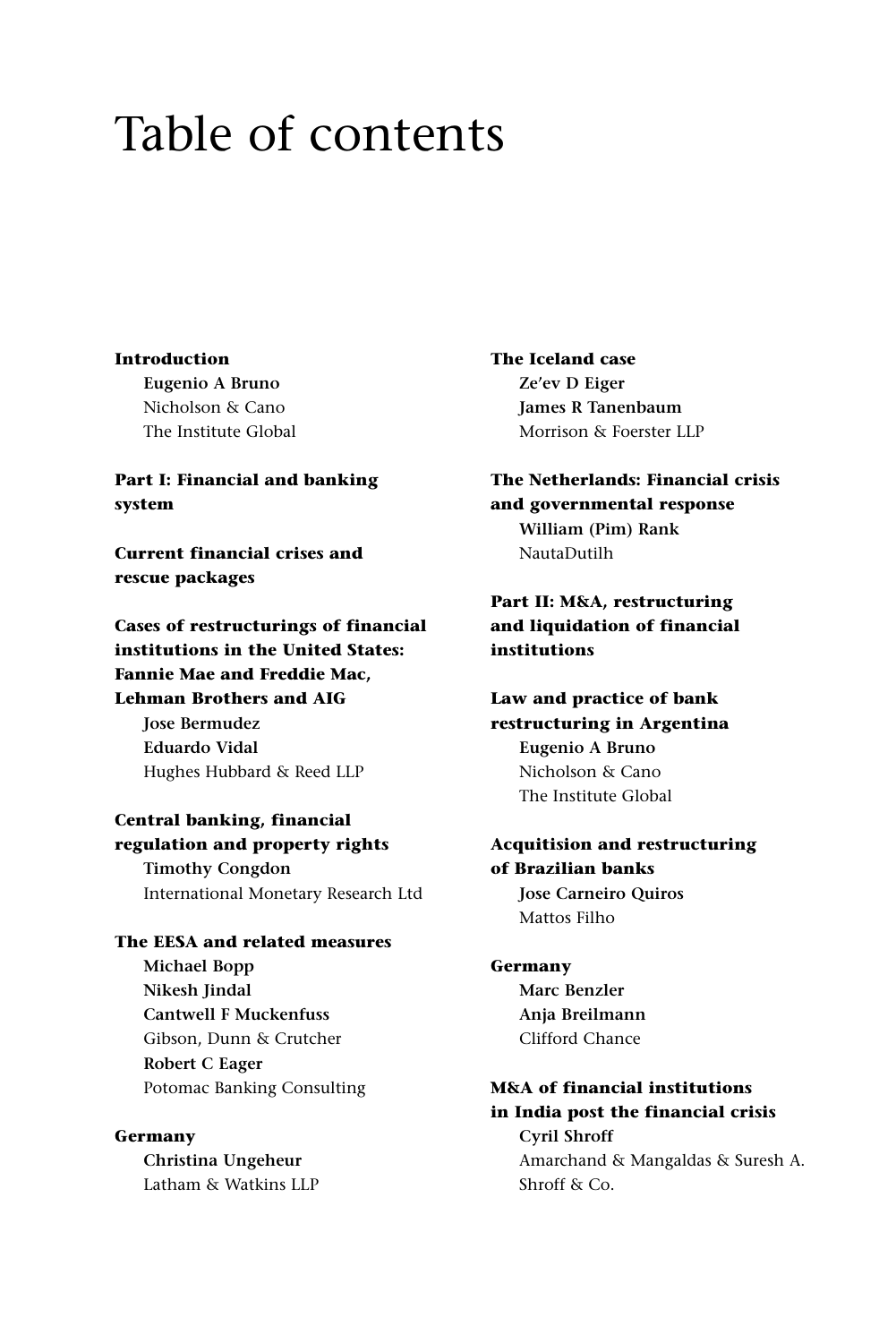#### **M&A, restructuring and liquidation of financial institutions in Italy**

**Maria Chiara Cieri Marcello Gioscia Gianluigi Pugliese**  Ughi e Nunziante

#### **Russia**

**Max Gutbrod** Baker & McKenzie-CIS, Limited

#### **Restructuring and liquidation of financial institutions: Spain**

**Jesus Mardomingo Cozas Fernando Minguez Hernandez** Cuatrecasas, Gonçalves Pereira

#### **M&A, restructuring and liquidation of financial institutions in the UK**

**Chris Ashworth** Lovells LLP

# **Restructuring and liquidation of US financial institutions Randall D Guynn**

**John L Douglas** Davis Polk & Wardwell

### **Part III: Intermediaries, investment managers and private investment funds**

**Prime-brokerage regulation Melissa D Beck Anna T Pinedo** Morrison & Foerster LLP

## **Main issues affective private investment funds: Luxembourg Isabelle Lebbe Myriam Moulla** Arendt & Medernach

#### **Main offshore issues in a financial crisis**

#### **Bermuda**

**Alex Potts Paul Smith Anthony D Whaley** Conyers Dill & Pearman

#### **BVI**

**Martin A Litwak Nadia Menezes**  Ogier

## **Law of US broker-dealer insolvency and liquidation Elliot R Curzon**

Dechert LLP

## **Part IV: Restructuring and Insolvency**

**Impact of current market conditions on covenants under senior secured credit agreements Michael S. Baker Jinho Joo Steven E. Sherman Maura E O'Sullivan** Shearman & Sterling LLP

## **Restructuring cross-border syndicated loans Richard R Cooper Dalmau García** Cleary Gottlieb Steen & Hamilton LLP

## **Cross-border debt restructurings Eugenio A Bruno** Nicholson & Cano The Institute Global